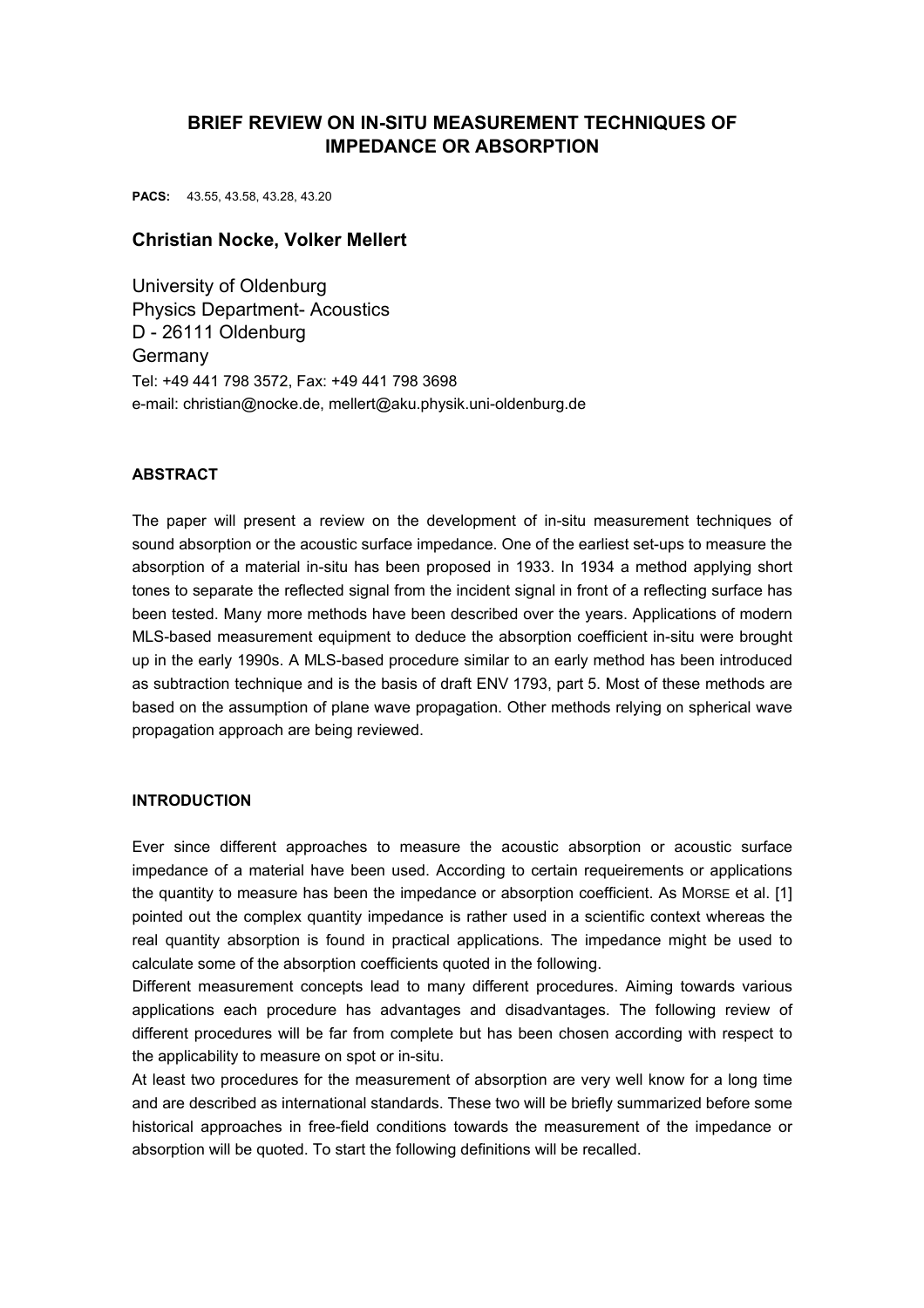#### **DEFINITIONS: IMPEDANCES AND SOUND ABSORPTION COEFFICIENTS**

Acoustic Impedance According to DIN 1320 [\[2\]](#page-4-1) the specific acoustic impedance of a material is defined as the quotient of "the complex amplitudes of sound pressure and particle velocity". One might wonder how the division by an vector (particle velocity) might be mathematically be defined. Some authors [\[3\]](#page-4-2)[\[4\]](#page-4-3) suggest to work with the specific acoustic admittance instead; then there is no mathematical problem. Relating this specific acoustic impedance to a plane wave will give the definition of the characteristic field impedance  $Z_0$ . It is well know that

$$
Z_0 = \rho_0 \; \textbf{c}_0
$$

with the density  $\rho_0$  of the fluid and the speed of sound  $c_0$ . For a spherical wave the characteristic impedance is given by the following expression

$$
Z_{o,spherical} = \rho_0 c_0 \frac{ikr}{1+ikr}
$$

with the wave number k and the distance r between source and receiver. Only for large values of r compared to the wave length  $\lambda = 2 \pi / k$  (or kr >> 1) this characteristic impedance of a spherical wave will converge to the real and constant value of  $Z_0$ . For small values of kr this quantity is complex.

The acoustic behaviour of a boundary between two materials can be described by the change of the characteristic impedances. For porous sound absorbers various models to describe the acoustic properties with wave number and characteristic impedance have been developed, see [\[4\]](#page-4-3)[\[5\]](#page-4-4)[\[6\]](#page-4-5)[\[7\]](#page-4-6)[\[8\].](#page-4-7) This leads to the definition of the *normal specific acoustic impedance*, see [\[3\].](#page-4-2) This quantity can be theoretically calculated for one or several layers of sound absorbing material [\[4\]](#page-4-3)[\[5\]](#page-4-4)[\[8\].](#page-4-7) From a practical point of view this quantity, the *normal specific acoustic impedance* of a surface, is sufficient to describe the acoustic behaviour of a surface. Most of the impedance measurement procedures presented in the following will aim at the value of this quantity that will be referred to as *impedance Z* in the following.

Sound absorption coefficients Since an early discussion on "the sound absorption problem" in 1939 [\[9\]](#page-4-8) many different definitions of sound absorption coefficients have been introduced. Maybe this lead to a remark by MECHEL about too many sound absorption coefficients (see [\[4\],](#page-4-3) there p. 275). Quite generally the sound absorption coefficient  $\alpha$  can be defined by

$$
\alpha = \frac{\text{absorbed energy}}{\text{incident energy}}.
$$

Plane wave absorption coefficient For a plane wave at normal incidence the formula

$$
\alpha_{0}=1-\left|R_{p}(Z)\right|^{2}
$$

can easily be deduced, with the plane wave reflection factor  $R_p(Z) = (Z - 1) / (Z + 1)$ , Z as defined above[\[4\].](#page-4-3) For oblique incidence at angle θ this absorption coefficient can be calculated according to

$$
\alpha_{\theta} = 1 - \left| R_{p}(Z, \theta) \right|^{2}
$$

with  $R_p(Z) = (Z \sin \theta - 1) / (Z \sin \theta + 1)$  [\[4\].](#page-4-3) For small angles of incidence, e.g. near grazing incidence this description with plane waves is not valid [\[10\].](#page-4-9)

Statistical absorption coefficient For statistical incidence of plane waves the well absorption coefficient  $\alpha_{st}$  can be calculated according to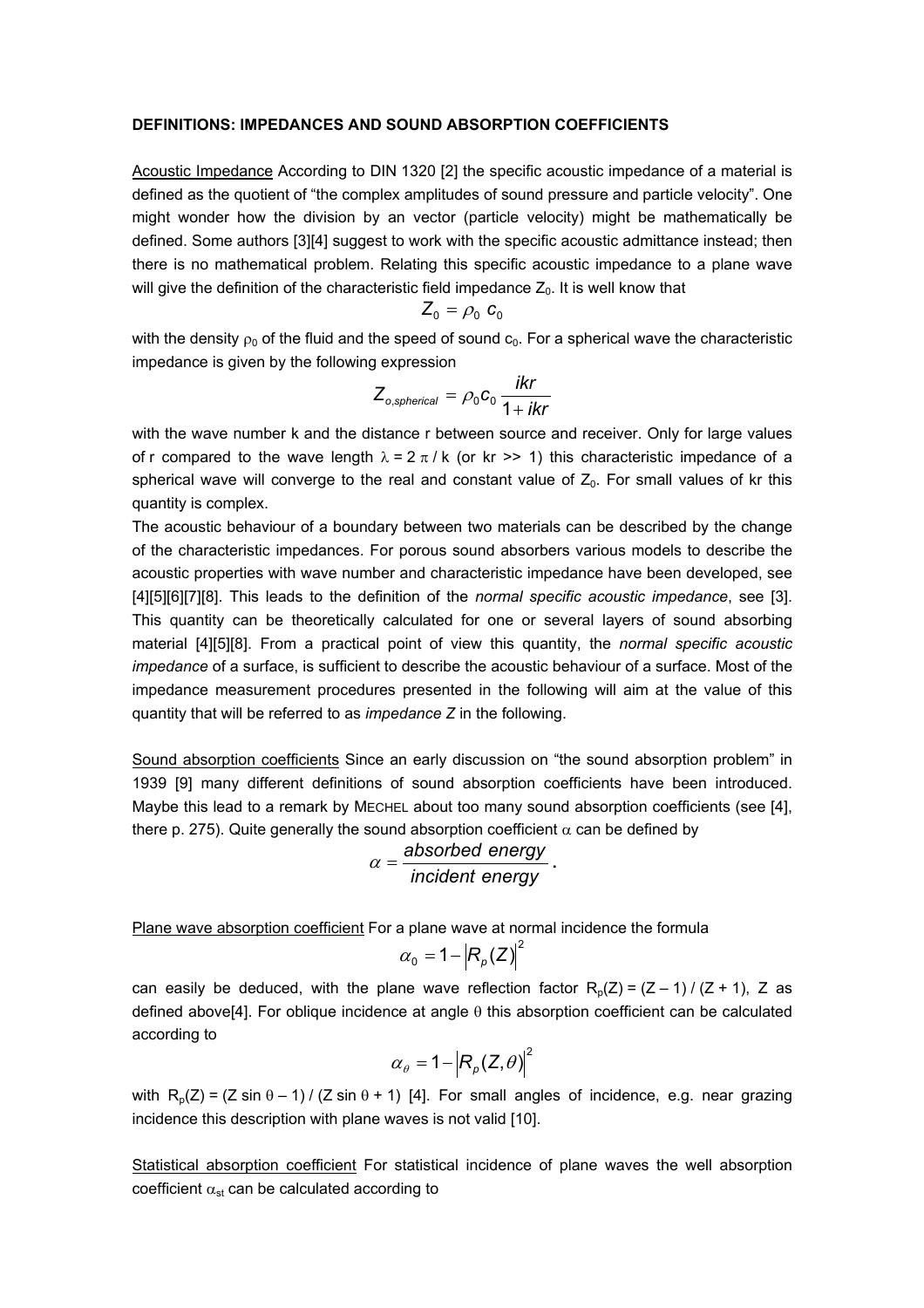$$
\alpha_{\text{st}} = \int\limits_{0}^{\pi/2} \alpha(\theta) \sin 2\theta \, d\theta \, .
$$

For locally reacting absorbers this integral can be solved an corresponding formulae might be found in [\[4\]](#page-4-3)[\[12\]](#page-4-10)[\[13\].](#page-4-11)

Sabine absorption coefficient In room acoustics the so-called Sabine absorption coefficient is used very often describing the average absorption in a room. Some requirements have to be fulfilled to apply the formula of Sabine [\[11\].](#page-4-12)

Other absorption coefficients Apart from these absorption coefficients other definitions can be found in literature. EYRING [\[14\],](#page-4-13) MILLINGTON [\[15\],](#page-4-14) MORSE ET AL. [\[1\],](#page-4-0) NOBILE [\[16\],](#page-4-15) Thomasson [\[17\]](#page-4-16)  and many others have defined absorption coefficients.

#### **MEASUREMENT TECHNIQUES**

Standard procedures The traditional method to determine the sound absorption of a material is the standing wave tube. Details of different measurement procedures are described in internationals standards [\[12\]](#page-4-10)[\[18\].](#page-5-0) More details may be found in [\[19\].](#page-5-1) Another procedure to measure the sound absorption is based on Sabine`s reverberation formula and has been standardized in [\[20\].](#page-5-2) This indirect method may result in values for the sound absorption larger than 1. Various inter-laboratory comparisons have been carried out for this method [\[9\]](#page-4-8)[\[21\]](#page-5-3)[\[22\]](#page-5-4)[\[23\].](#page-5-5)

Geometrical or in-situ procedures Apart from these two traditional procedures mentioned above various free-field methods for the absorption coefficient and/or the impedance can be found in literature. Common to many of these approaches is the assumption of plane wave propagation or sound rays. Following this they might be named as geometrical procedures, see § 24 in [\[11\].](#page-4-12)

One of the first suggestions for the measurement of the acoustical properties of a material in free-field conditions has been given by SPANDÖCK [\[24](#page-5-6)] in 1934. Short pure tones with 800 Hz and 4000 Hz and a duration of 1/200 s have been applied to record the direct and reflected signal before and after reflection at a surface. The result is the sound absorption of the surface. A similar technique has been described one year earlier by CREMER [\[25\].](#page-5-7)

An experimental set-up from ENRSTHAUSEN/VON WITTERN for outdoor applications is depicted in Fig. 1, taken from [\[26\].](#page-5-8)

INGARD/BOLT [\[27\]](#page-5-9) described in 1951 a procedure using a standing wave in front of the sample under investigation. In



Abb. 4. Meßanordnung im Freien Fig. 1: Experimental set-up for outdoor measurements from[\[26\]](#page-5-8) 

analogy to the standing wave tube the amplitude and phase of the sound pressure has been measured. A comparison between a acoustically hard surface and the sample yields the complex reflection factor  $R_p$ . These authors clearly indicate a low frequency limit of this procedure as the assumption of plane waves is not valid at the short distances used for the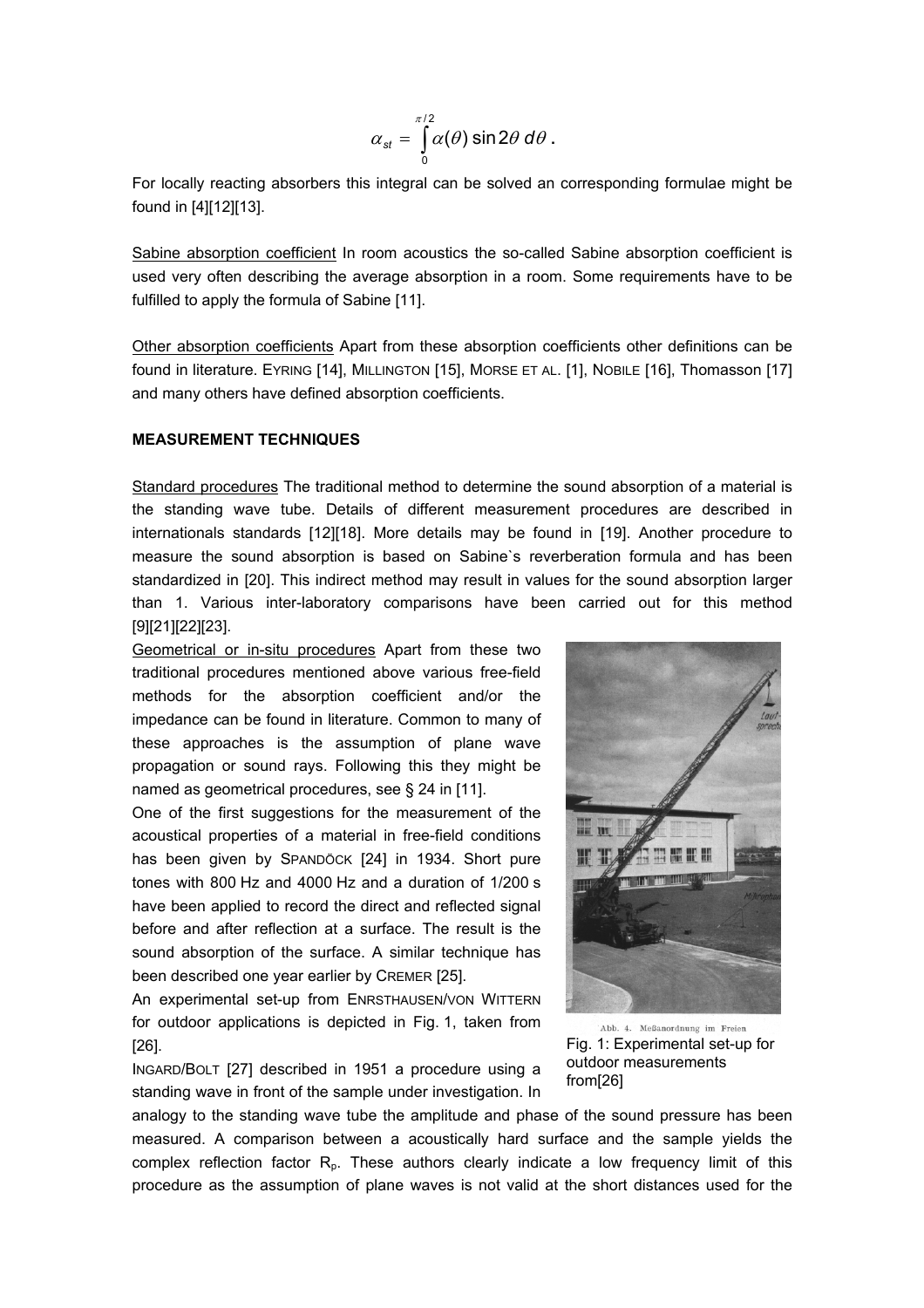measurement. For small angles of incidence the sphericity of the wave should also be taken into consideration [\[28\].](#page-5-10) ANDO [\[29\]](#page-5-11) describes a "interference pattern method" similar to this approach.

YUZAWA [\[30\]](#page-5-12) develeoped a subtraction technique using two microphones with exactly the same distance to the source. One microphone is positioned close the surface, the other further away. Subtraction of both signals delivers the magnitude of the reflection factor  $R_{p}$ .

DAVIES/MULHOLLAND [\[31\]](#page-5-13) describe a method to determine the impedance from measurements of the complex reflection factor. A comparison of two measurements, one in free-field and the second close to the surface, is carried out. The signal used is a short pulse of 3 ms duration allowing the separation of direct, reflected and other time signal components. A similar approach has been applied by KINTSL [\[32\].](#page-5-14) Instead of a loudspeaker a spark source has been applied. The required size of the sample is estimated by a formula also used later on [\[33\]](#page-5-15)[\[34\].](#page-5-16)

A method to measure the impedance also using two microphones is presented by ALLARD [\[35\]](#page-5-17)[\[36\].](#page-5-18) Both microphones are positioned close to the surface. This method is very similar to a procedure only theoretically proposed by KURZE [\[4\]](#page-4-3) [\[37\].](#page-5-19) The measured quantity is the transfer function between both microphones. Form this the impedance is deduced using a full wave description of the sound field in front of an impedance plane as given by NOBILE/HAYEK [\[38\].](#page-5-20)

WILMS/HEINZ [\[39\]](#page-5-21) demonstrate the application of maximum length sequences (MLS-) based measuring techniques to obtain the reflection factor in-situ. The basis of this procedure is the recording of impulse responses between a speaker and microphone at normal incidence of sound. The microphone is positioned half the distance between sample surface and speaker. Applying time windowing to the impulse responses extracts the direct and reflected sound. This method is very similar to SPANDÖCKS [\[24\]](#page-5-6) pulse method. Measured results are shown for a range of 100 Hz to 15000 Hz. No hints are given about sample size and validity of the results at low frequencies.

A very similar method also applying MLS-technique is presented by GARAI [\[33\].](#page-5-15) Especially restrictions of the frequency range and the size of the sample are investigated. At low frequencies GARAI shows that there are restrictions of the method. These restrictions are explained because the assumption of plane wave propagation is not valid at low frequencies.

MOMMERTZ [\[40\]](#page-5-22) finally refines the last two methods and introduces a subtraction technique to deduce the complex reflection factor  $R_p$ . Again MLS measuring technique is applied avoiding any special requirements for the measurement environment. Instead of using a fixed positioning of source and receiver as proposed by YUZAWA [\[30\]](#page-5-12) also time windowing is applied to the recorded impulse responses. Two measurements have to be carried out, one serves as reference and is subtracted from the reflection measurement. For normal incidence of sound a frequency range between 250 Hz and 8000 Hz is employed. For oblique incidence of sound no range of validity is proposed. For small angles of incidence results for the plane wave reflection factor  $R_p$  greater than 1 in magnitude are shown. Especially at low frequencies MOMMERTZ proposes that these results should be explained by spherical wave reflection. Several publications related to the development of EN 1793 – 5 [\[41\]](#page-5-23) refer to MOMMERTZ` subtraction technique, see [\[42\]](#page-5-24)[\[47\].](#page-5-25)

An improvement of ALLARD`s [\[35\]](#page-5-17)[\[36\]](#page-5-18) two microphone technique also using MLS technique is presented by LI/HODGSON [\[44\].](#page-5-26) Here results with reflections factors  $R_p$  above 1 in magnitude are presented below 500 Hz. No further discussion of this result is included.

The application of the spherical wave reflection factor to deduce the impedance is described in [\[45\]](#page-5-27)[\[46\].](#page-5-28) Measurements of the so-called excess attenuation function at small angles of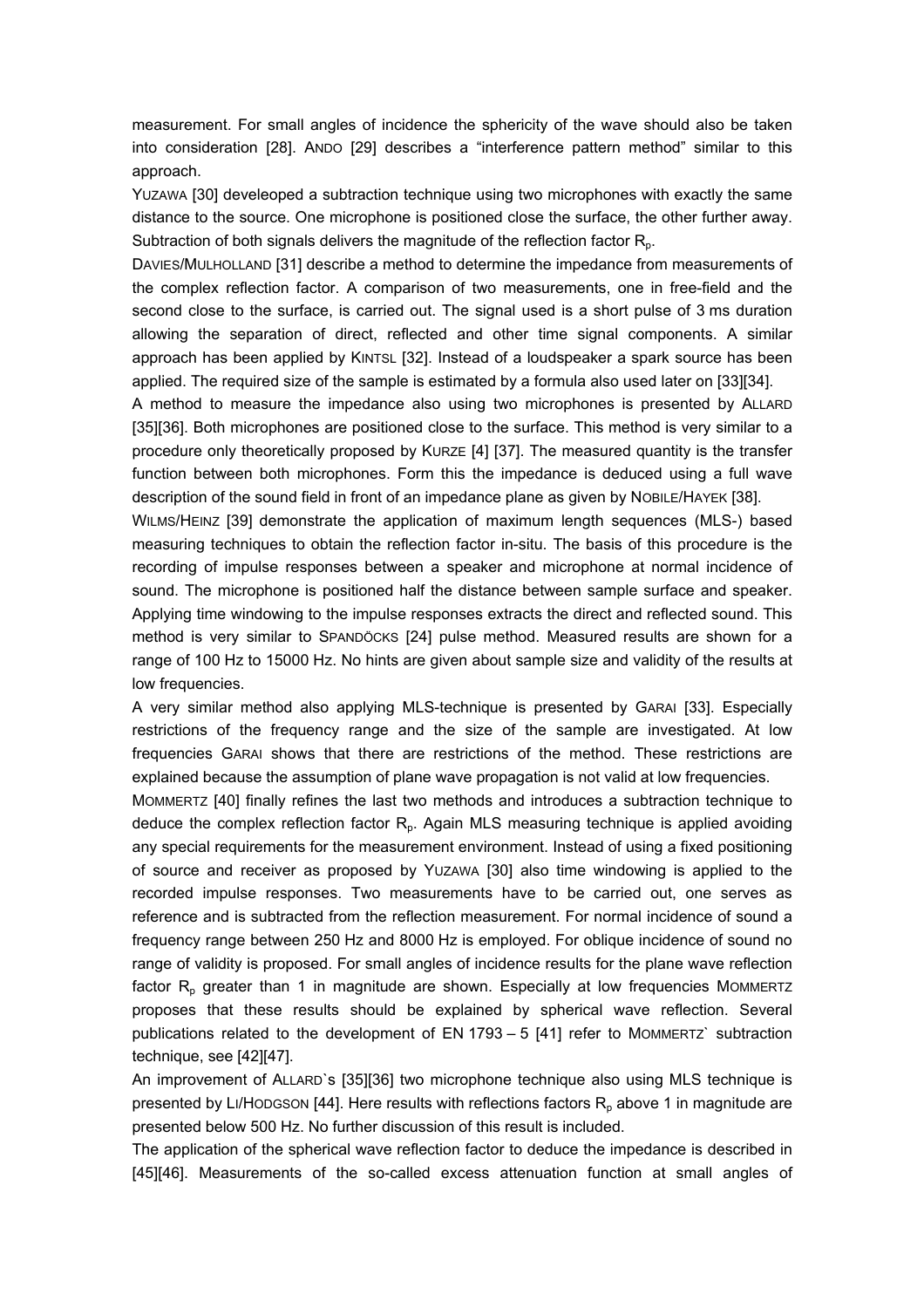incidence are carried out and the impedance is obtained by a numerical inversion procedure. Different numerical optimizations are presented in [\[47\]](#page-5-25) [\[48\].](#page-5-29) In [\[49\]](#page-5-30) an experimental setup using MLS measurement technique is applied to measure in rooms. Agreement between different procedures has been shown. As these methods rely on spherical wave reflection measurements a frequency range between 80 Hz and 4000 Hz is possible.

For the measurement of non-locally reacting materials LI ET AL [\[50\]](#page-5-31) show a theoretical model to calculate the effective impedance of the surface.

#### **SUMMARY**

Most of the in-situ measurements quoted above compare results of the in-situ mehod with results from tube measurements. Perfect matching is not achieved by any method. Some of the authors give a lower frequency limit of the method or just show results for certain frequency range without further expliations. Hardly any results below 250 Hz are presented. Only above 500 Hz rough agreement with results from the tube is achieved. Only methods based on spherical wave propagation give reliable results below 500 Hz.

This compilation hopefully gives a small survey on different aspects of in-situ methods. Finally, the authors would like to emphasize that this survey might not complete and welcome any hints on similar approaches.

### **BIBLIOGRAPHICAL REFERENCES**

- <span id="page-4-0"></span>**[1] P. M. MORSE, R. H. BOLT, R. L. BROWN, J. ACOUST. SOC. AM., 12(2), 217 – 227 (1940)**
- <span id="page-4-1"></span>**[2] DIN 1320 – AKUSTIK – BEGRIFFE**
- <span id="page-4-2"></span>**[3] L. L. BERANEK, I. VÉR, NOISE AND VIBRATION CONTROL ENGINEERING – PRINCIPLES AND APPLICATIONS, J. WILEY AND SONS INC., NEW YORK, 1992**
- <span id="page-4-3"></span>**[4] F. P. MECHEL, SCHALLABSORBER, VOL. I, HIRZEL, STUTTGART, 1989**
- <span id="page-4-4"></span>**[5] J. F. ALLARD, PROPAGATION OF SOUND IN POROUS MEDIA, MODELLING SOUND ABSORBING MATERIALS, ELSEVIER SCIENCE PUBLISHERS LTD, 1993**
- <span id="page-4-5"></span>**[6] C. ZWIKKER, C. W. KOSTEN, SOUND ABSORBING MATERIALS, ELSEVIER, 1946**
- <span id="page-4-6"></span>**[7] K. ATTENBOROUGH, MODELS FOR THE ACOUSTICAL PROPERTIES OF AIR-SATURATED GRANULAR MEDIA, ACUSTICA / ACTA ACUSTICA 1, 213 – 226, 1993**
- <span id="page-4-7"></span>**[8] S. TEUBER, SCHALLAUSBREITUNG IN PORÖSEN ABSORBERN, PHD THESIS, OLDENBURG UNIVERSITY, 1994**
- <span id="page-4-8"></span>**[9] F. V. HUNT, J. ACOUST. SOC. AM., 11, 38 - 40 (1939).**
- <span id="page-4-9"></span>**[10] P. M. MORSE, VIBRATION AND SOUND, ASA, 1981**
- <span id="page-4-12"></span>**[11] L. CREMER, H. A. MÜLLER, DIE WISSENSCHAFTLICHEN GRUNDLAGEN DER RAUMAKUSTIK, VOL. II, HIRZEL, STUTTGART, 1976**
- <span id="page-4-10"></span>**[12] ISO 10534 – 1: ACOUSTICS – DETERMINATION OF SOUND ABSOPRTION COEFFICIENT AND IMPEDANCE IN IMPEDANCE TUBES – PART 1: METHOD USING STANDING WAVE RATIO, 1996**
- <span id="page-4-11"></span>**[13] F. P. MECHEL, J. ACOUST. SOC. AM., 83(3), 1002 - 1012 (1988).**
- <span id="page-4-13"></span>**[14] C. F. EYRING, J. ACOUST. SOC. AM., 1(1), 217 - 241 (1930).**
- <span id="page-4-14"></span>**[15] G. MILLINGTON, J. ACOUST. SOC. AM., 4(1), 69 - 82 (1932).**
- <span id="page-4-15"></span>**[16] M. A. NOBILE, PROC. INTERNOISE 89, P.1067-1072 (1989).**
- <span id="page-4-16"></span>**[17] S.-I. THOMASSON, ACUSTICA 44(4), P. 265-273, (1980).**